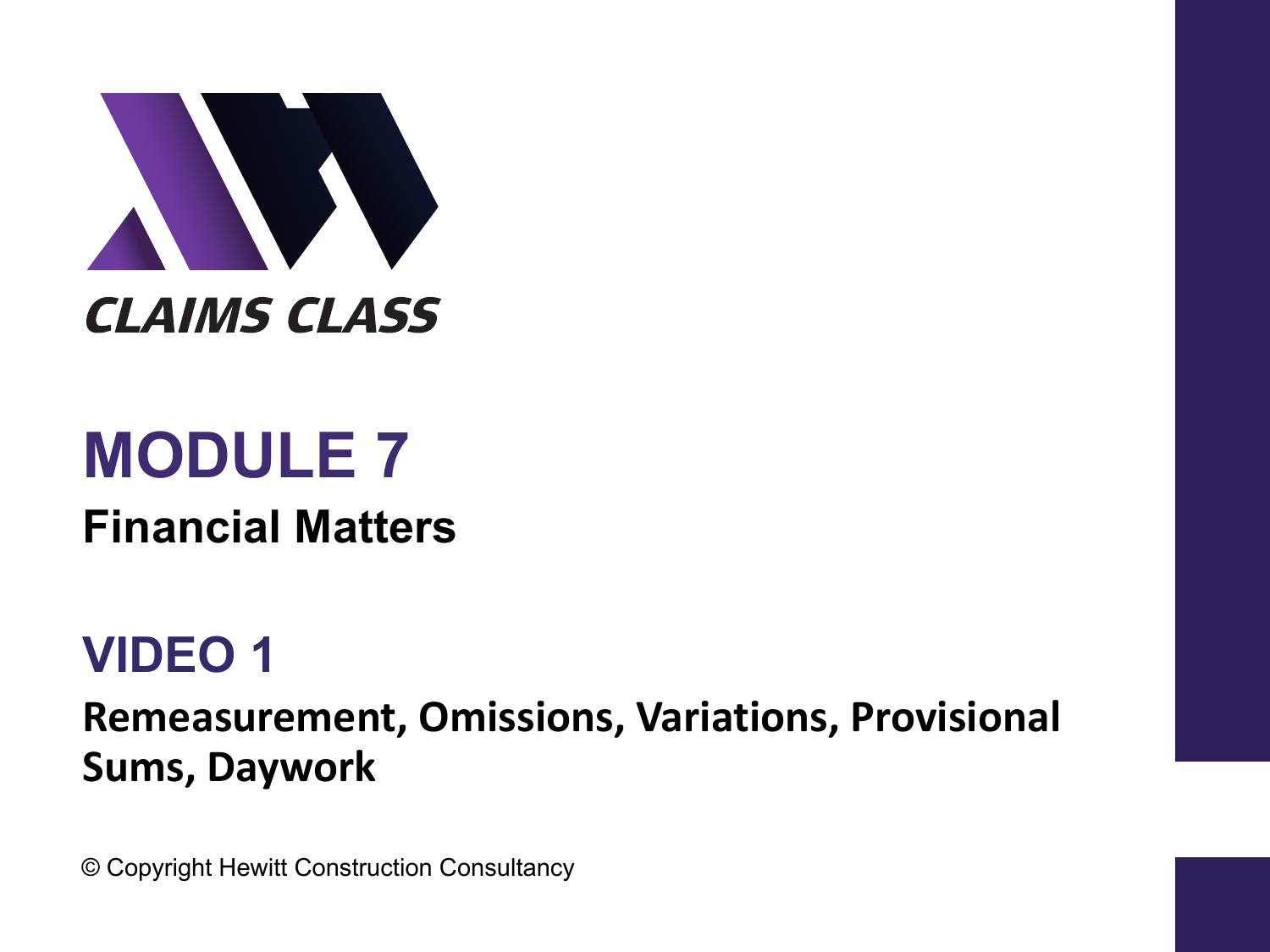#### **Clause 12 – Measurement and Evaluation (Red Book) 12.1 Works to be Measured**

- The Works shall be measured and valued for payment in accordance with this Clause
- The Engineer shall:
	- Give notice when the Engineer requires any part of the Works to be measured
	- Prepare records of measurement
	- In the case that the Contractor disagrees with the records, review the records and either confirm or vary them **<sup>2</sup>**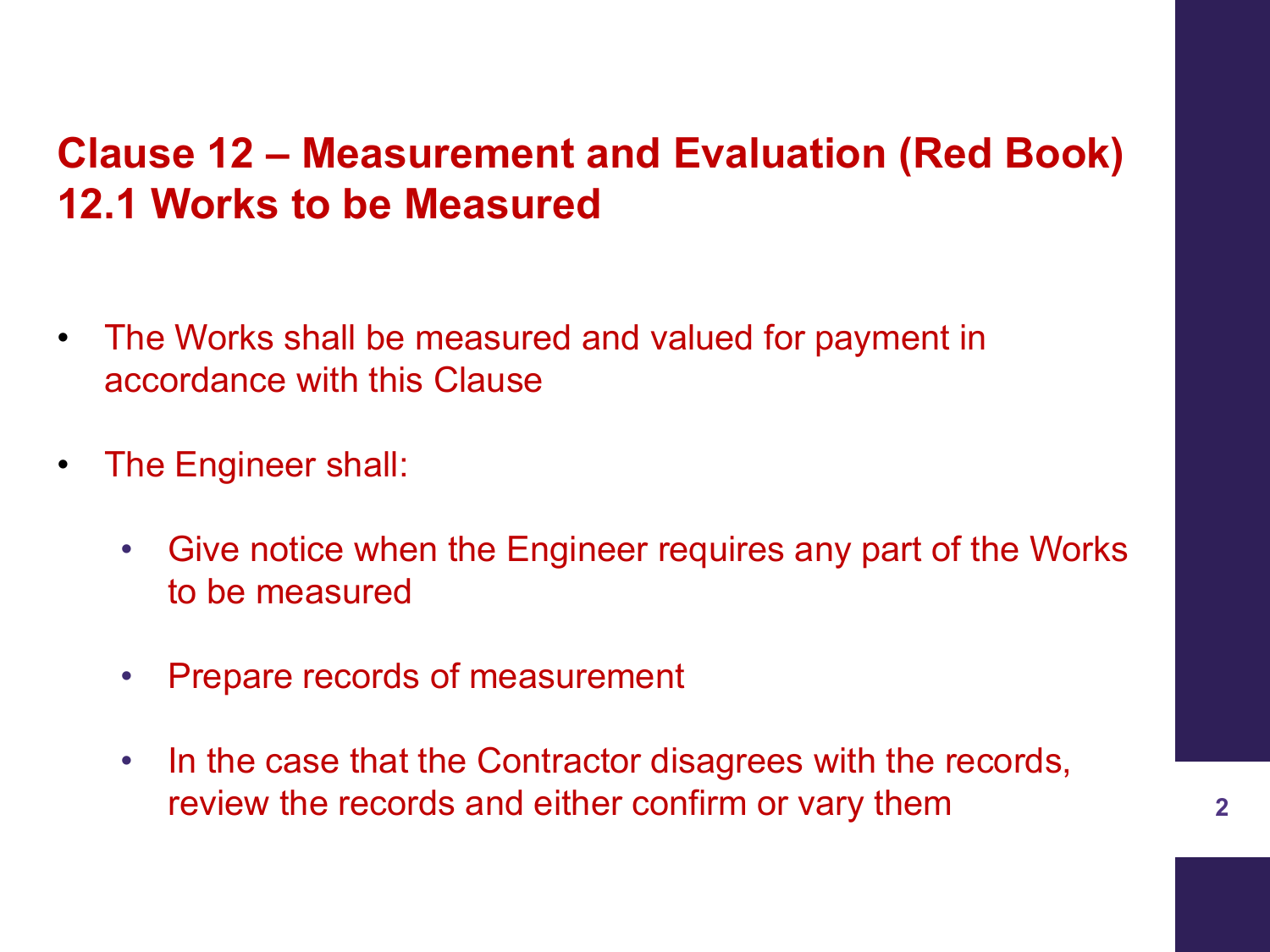#### **Clause 12 – Measurement and Evaluation (Red Book) 12.1 Works to be Measured**

- The Contractor shall:
	- Assist the Engineer in making the measurement
	- Examine and agree the records with the Engineer and sign the same when agreed
	- In the case of disagreement with the records, give notice to the Engineer
- If the Contractor does not attend, or give notice of disagreement, the Engineer's records shall be accepted as accurate **3**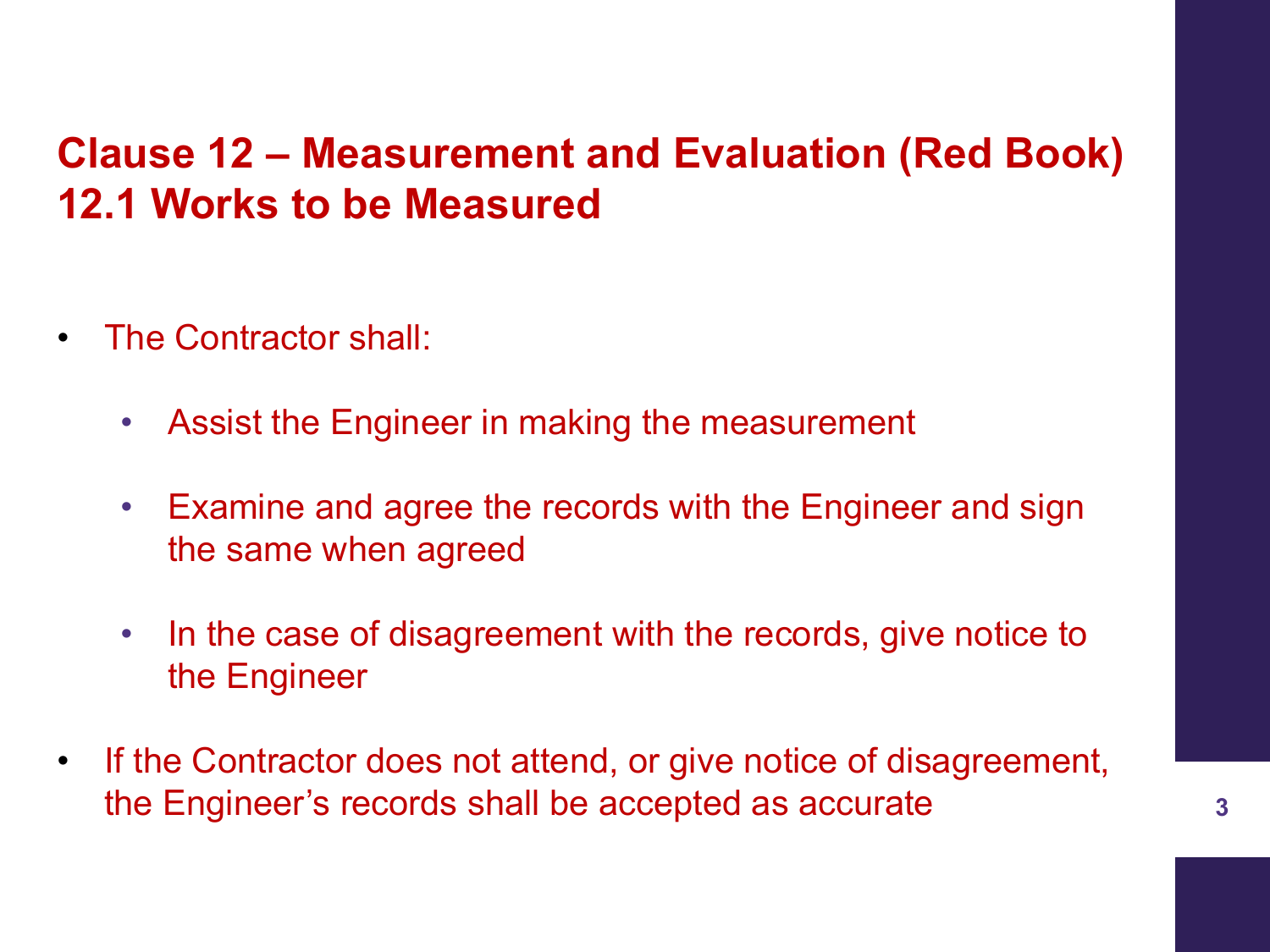#### **Clause 12 – Measurement and Evaluation (Red Book) 12.2 Methods of Measurement**

- Measurement shall be the net quantity of each item
- The method of measurement shall be in accordance with the Bill of Quantities or other applicable Schedules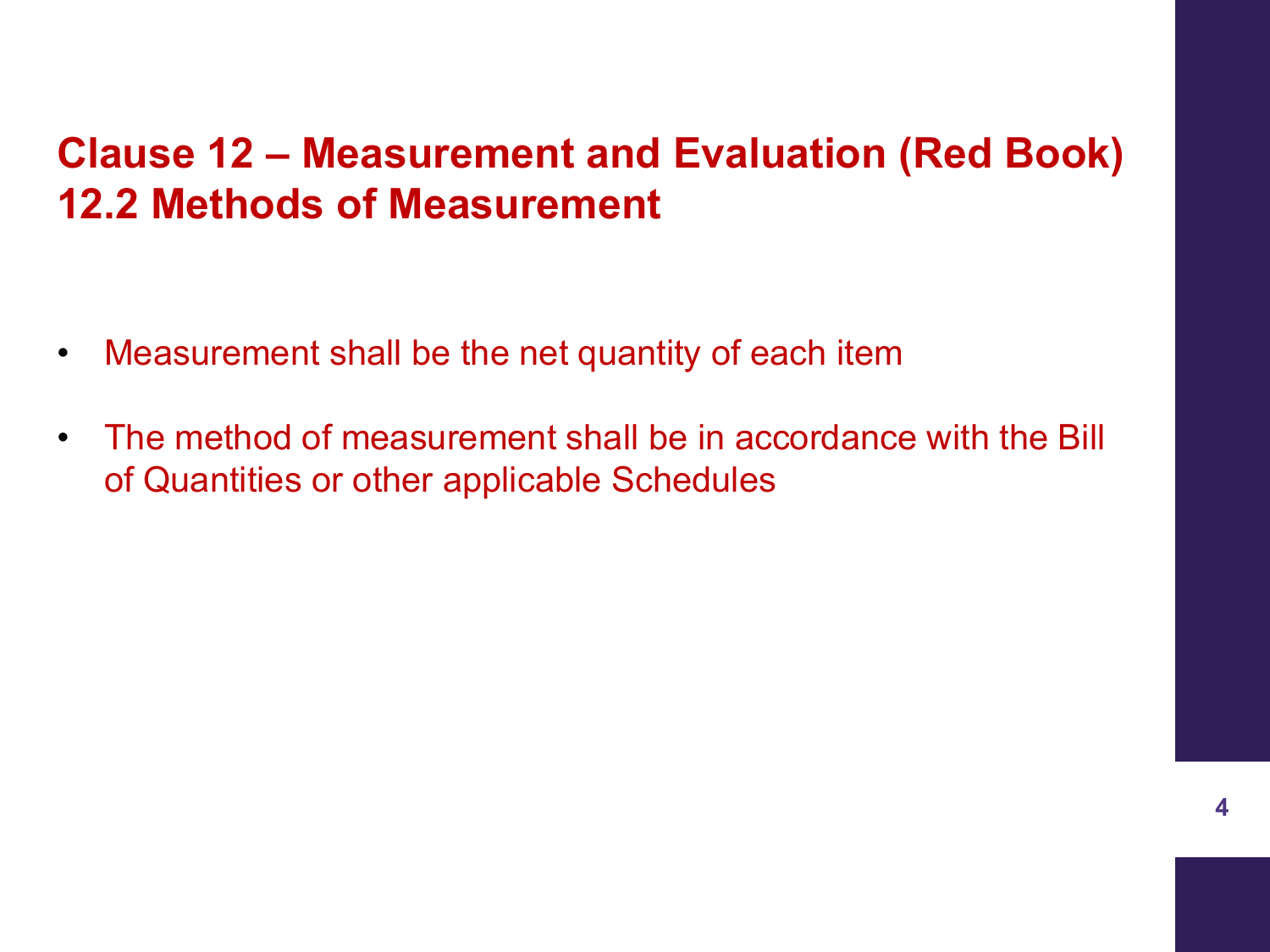#### **Clause 12 – Measurement and Evaluation (Red Book) 12.3 Evaluation**

- The Engineer shall agree or determine the Contract Price by measurement and evaluation at the Contract rates and prices
- A new rate or price shall be applied if:
	- The measured quantity of the item is changed by more than 10%
	- The change in quantity multiplied by the specified rate exceeds 0.01 % of the Accepted Contract Amount
	- The change in quantity directly changes the Cost per unit quantity of this item by more than 1%
	- This item is not specified as a "fixed rate item"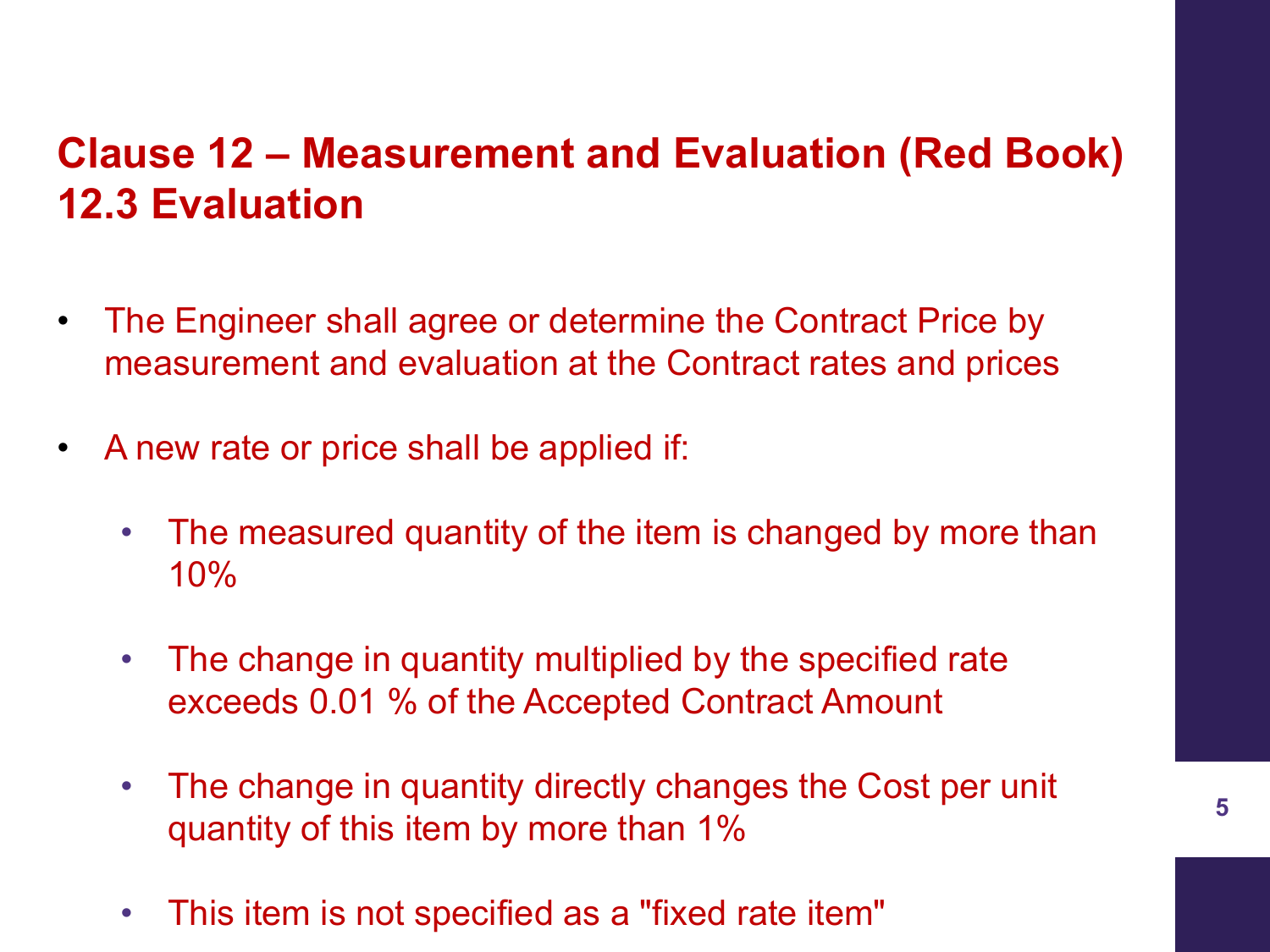#### **Clause 12 – Measurement and Evaluation (Red Book) 12.3 Evaluation**

- The work is instructed as a Variation
- No rate or price is specified in the Contract for this item
- The item of work is not of similar character, or is not executed under similar conditions as any item in the Contract
- New rates or prices shall be derived from any relevant rates or prices in the Contract
- If no relevant rates or prices are available, the new rate or price shall be derived from the reasonable Cost of executing the work, plus reasonable profit
- The Engineer shall determine a provisional rate or price for the purposes of Interim Payment Certificates until matters are finalised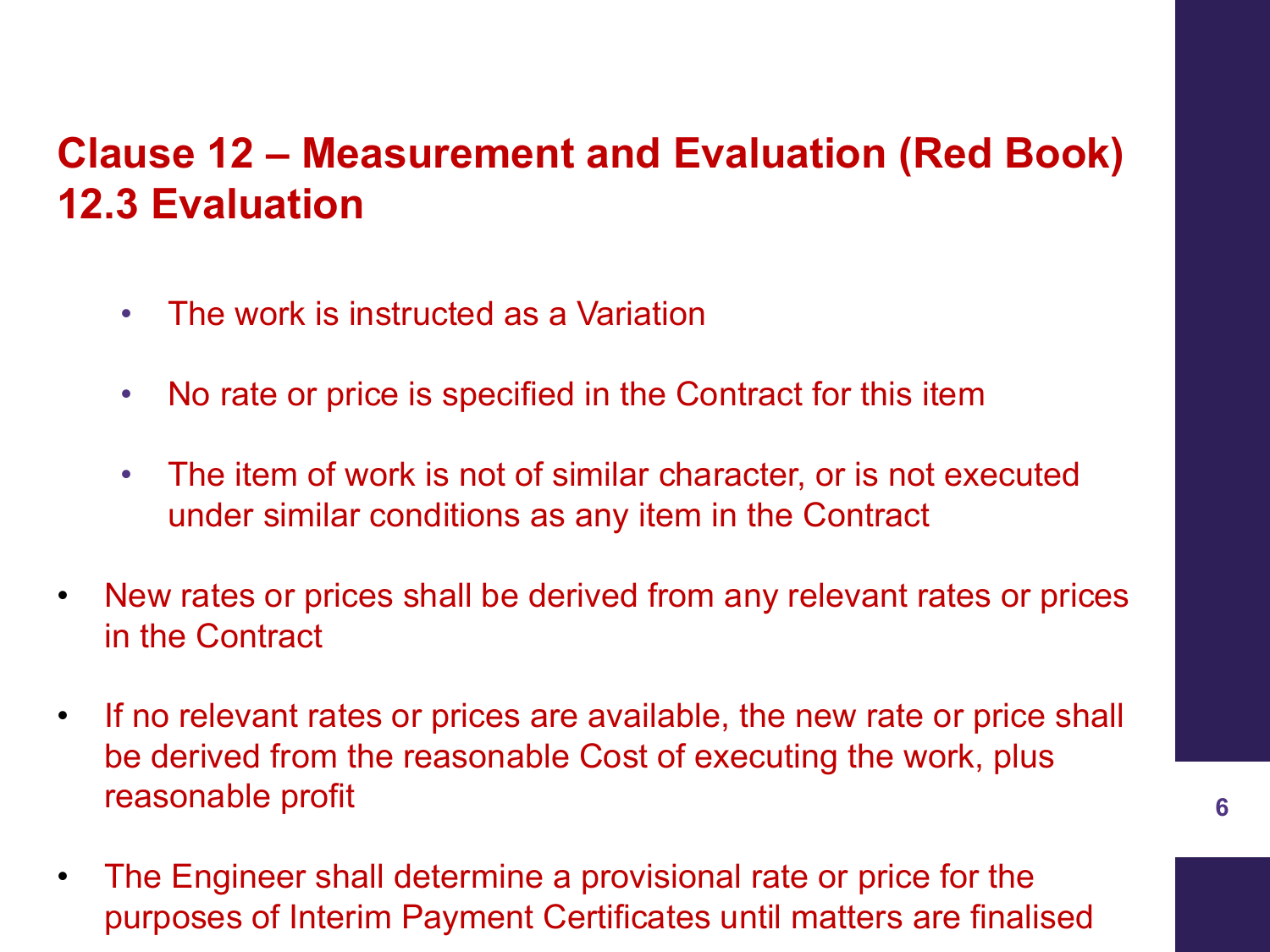#### **Clause 12 – Measurement and Evaluation (Red Book) 12.4 Omissions**

- If the Contractor has incurred Cost associated with omitted work, the Contractor shall give notice and supporting particulars
- The Engineer shall agree or determine the Cost which shall be included in the Contract price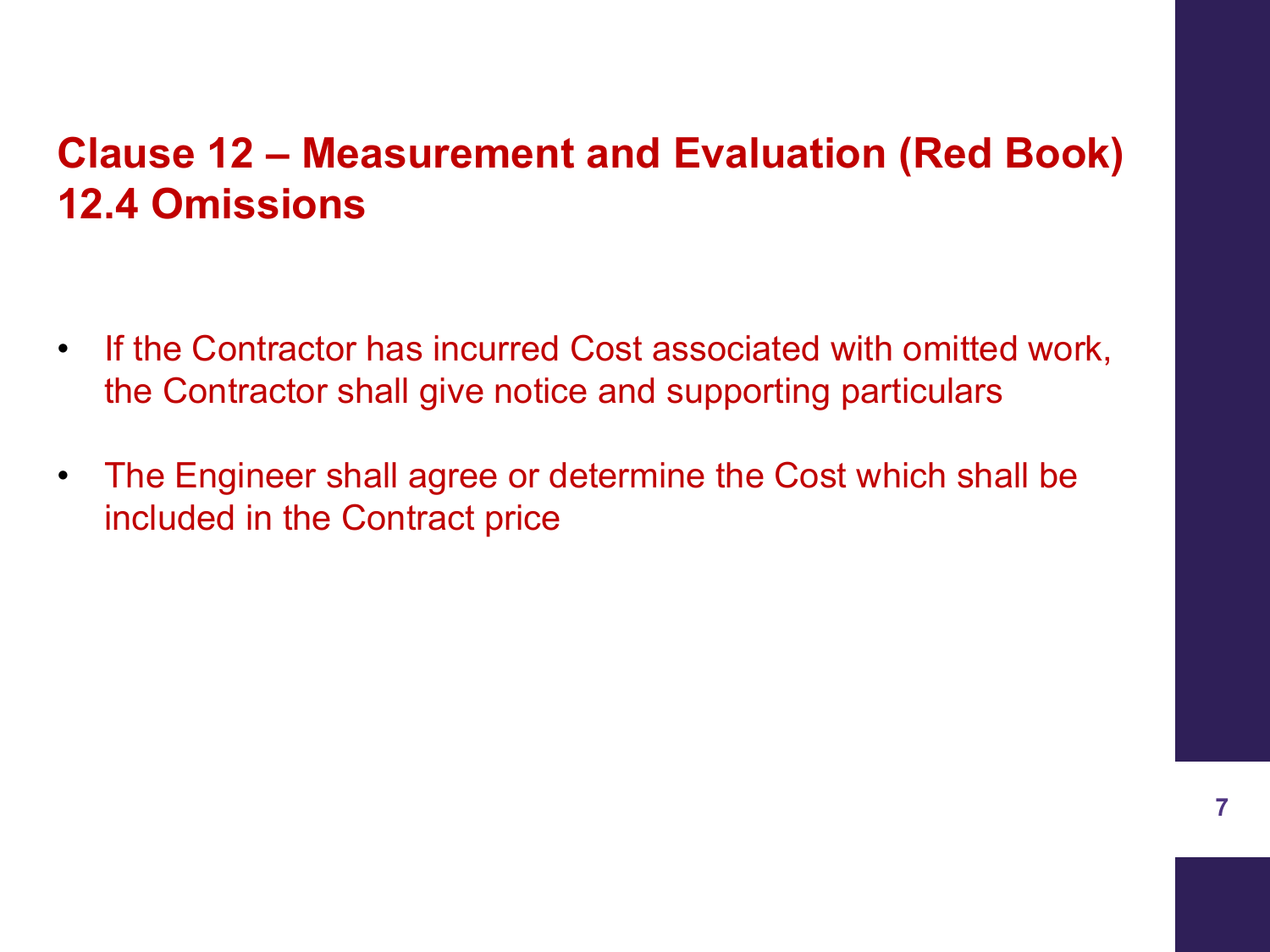### **Clause 13 – Variations 13.1 Right to Vary**

- Variations may be initiated by the Engineer at any time prior to issuing the Taking-Over Certificate, either by:
	- An instruction
	- By a request for a proposal
- The Contractor shall execute and be bound by each Variation
- Variations may include:
	- Changes to the quantities of work
	- Changes to the quality and other characteristics of work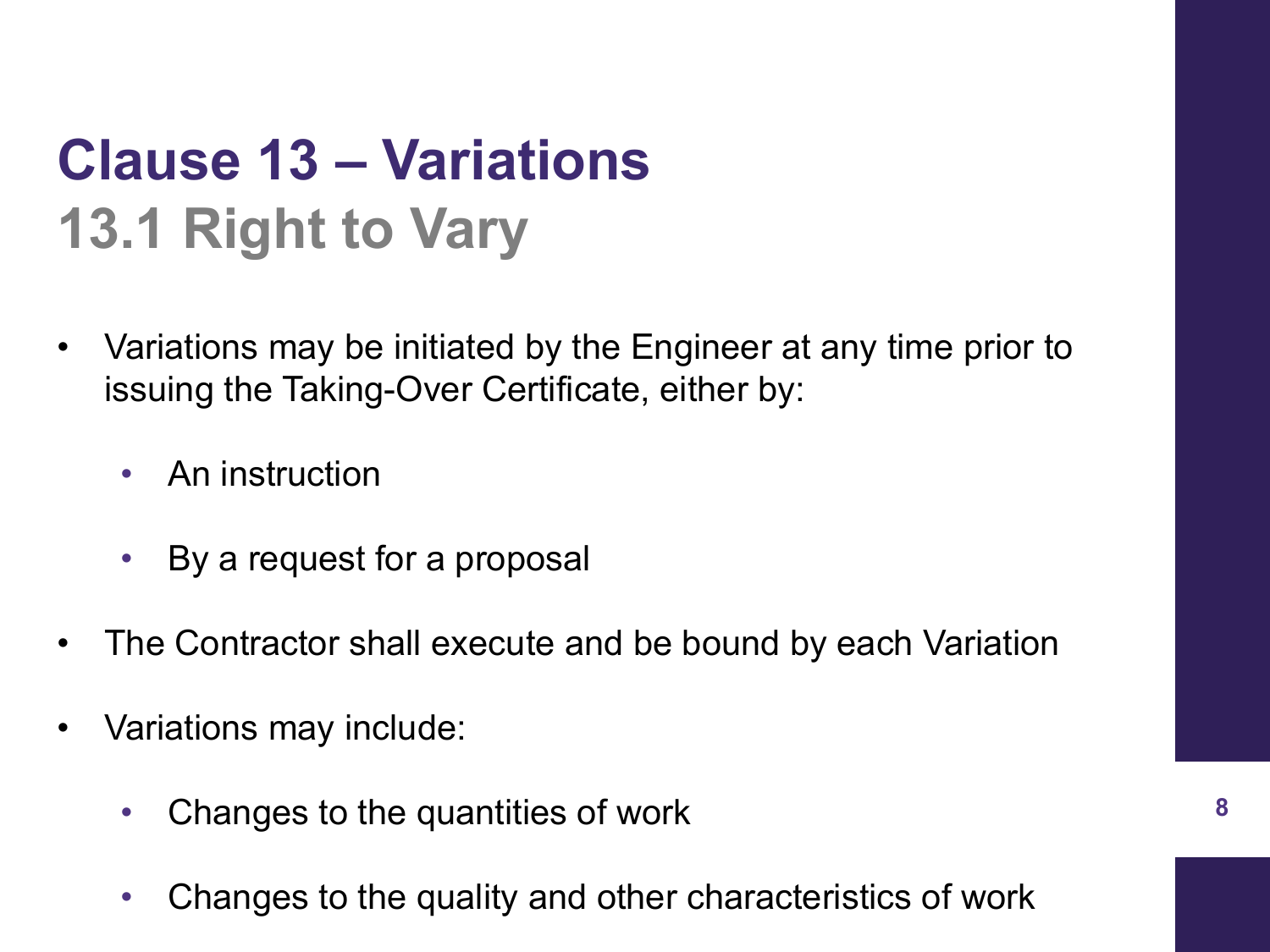### **Clause 13 – Variations 13.1 Right to Vary**

- Changes to the levels, positions and/or dimensions
- Omission of any work unless it is to be carried out by others
- Additional work, Plant, Materials or services necessary for the **Works**
- Changes to the sequence or timing of the execution
- The Contractor shall not make any alteration and/or modification of the Permanent Works, unless and until the Engineer instructs or approves a Variation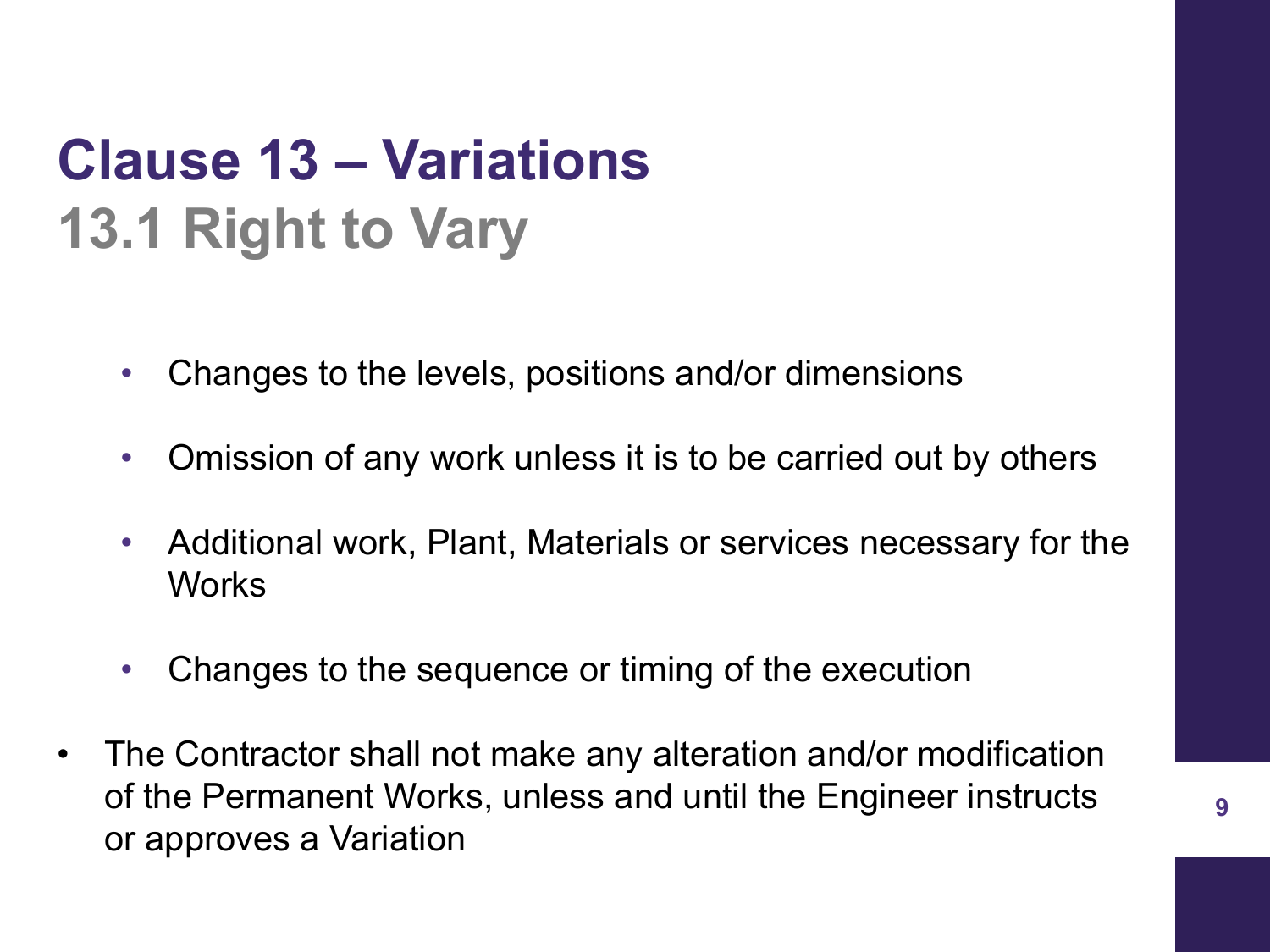### **Clause 13 – Variations 13.2 Value Engineering**

- The Contractor may submit proposals for:
	- Acceleration
	- Reduction in cost to the Employer for execution, maintenance or operation
	- Improved efficiency or value
- If approved, the Contractor shall design any affected changes
- If the proposal results in a reduction in the contract value, the saving shall be shared 50/50
- The Engineer shall agree or determine the matters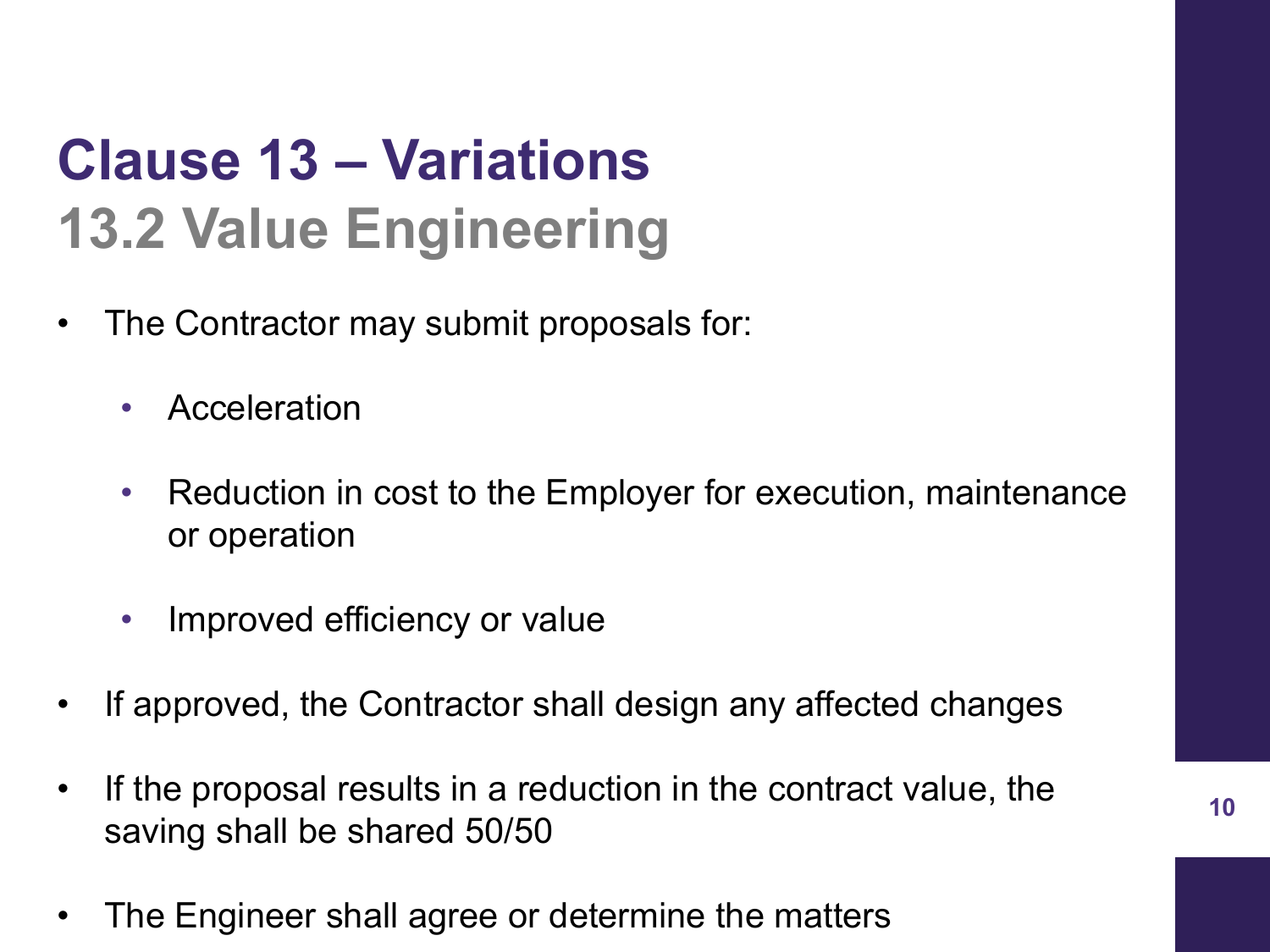#### **Clause 13 – Variations 13.3 Variation Procedure**

- If the Engineer requests a proposal, the Contractor shall:
	- If necessary, advise why he cannot comply
	- Provide a description of the proposed work to be performed
	- Provide a programme for its execution
	- Provide a proposal for any necessary modifications to the programme
	- Provide a proposal for evaluation of the Variation
	- Not delay any work whilst awaiting a response
	- Acknowledge receipt of Variation instructions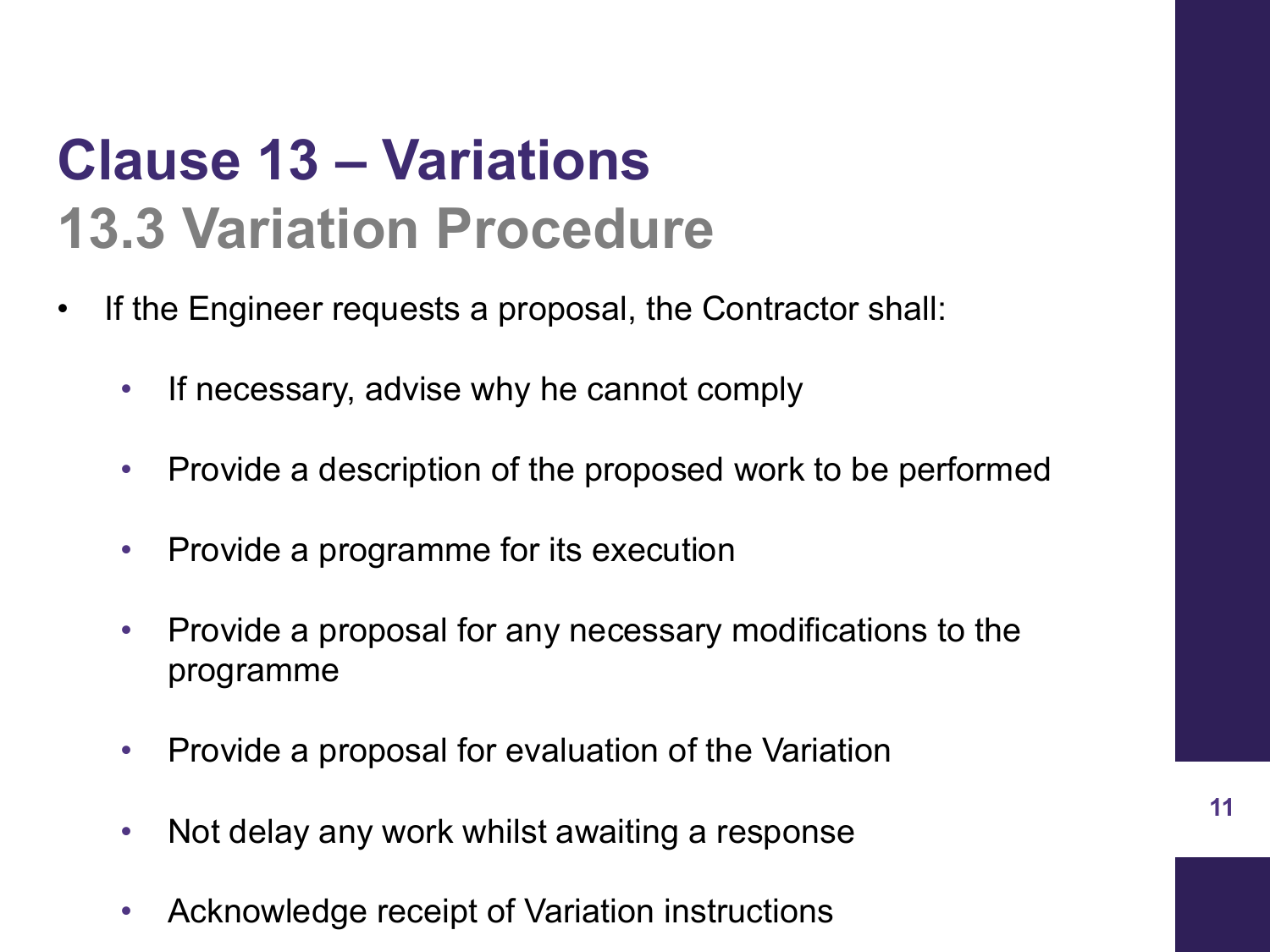### **Clause 13 – Variations 13.3 Variation Procedure**

- The Engineer shall:
	- Respond with approval, disapproval or comments
	- Issue instructions to execute Variations
- Variations shall be evaluated in accordance with Clause 12 *(Measurement and Evaluation)* (Red Book)
- The Engineer shall agree or determine the adjustment to the Contract Price (Yellow Book)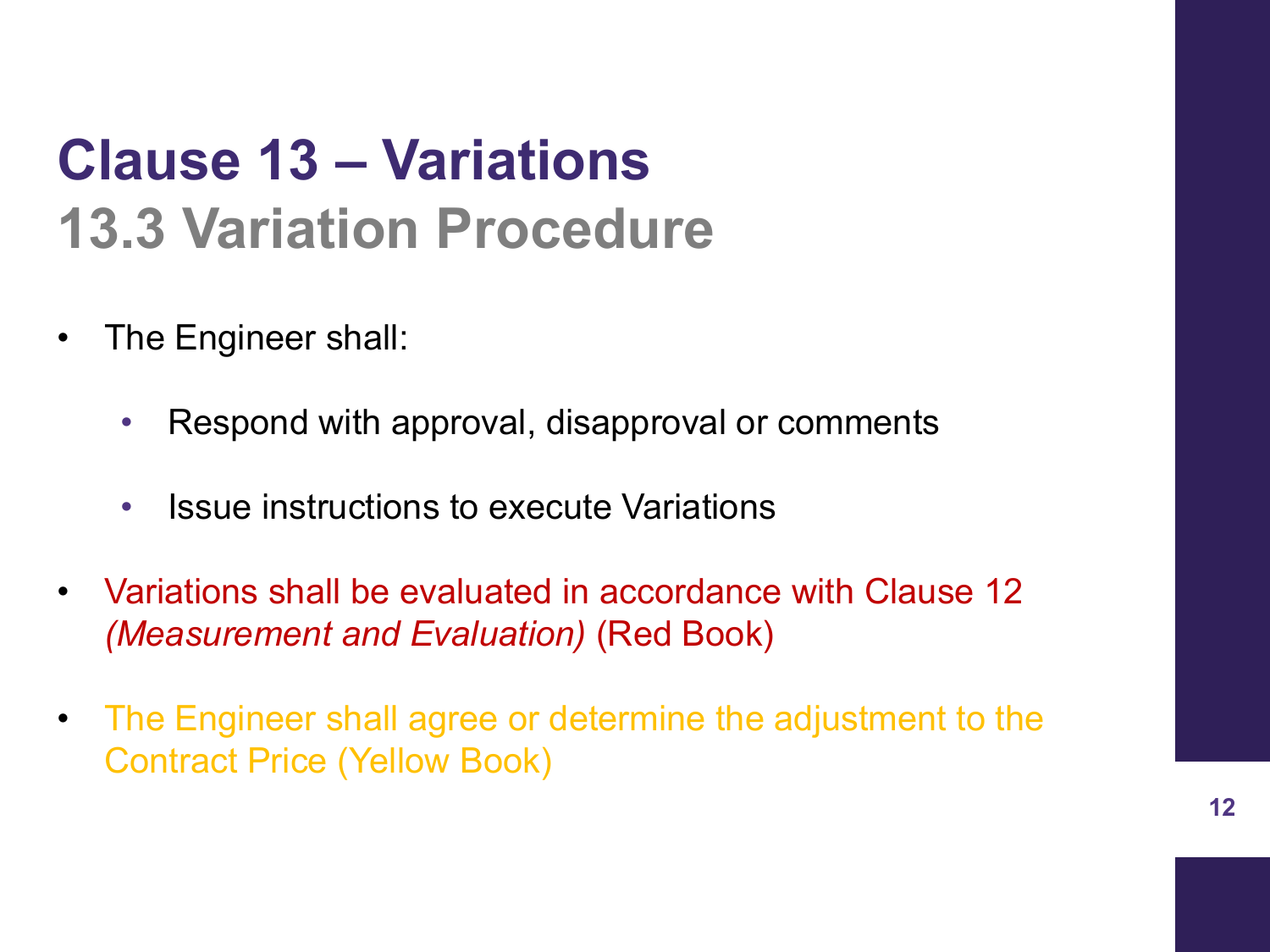### **Clause 13 – Variations 13.5 Provisional Sums**

- Provisional Sums shall only be used in accordance with the Engineer's instructions
- For each Provisional Sum, the Engineer may instruct:
	- Work to be executed by the Contractor and valued under Sub-Clause 13.3 *(Variation Procedure)*
	- Plant, Materials or services to be purchased by the Contractor, from a nominated Subcontractor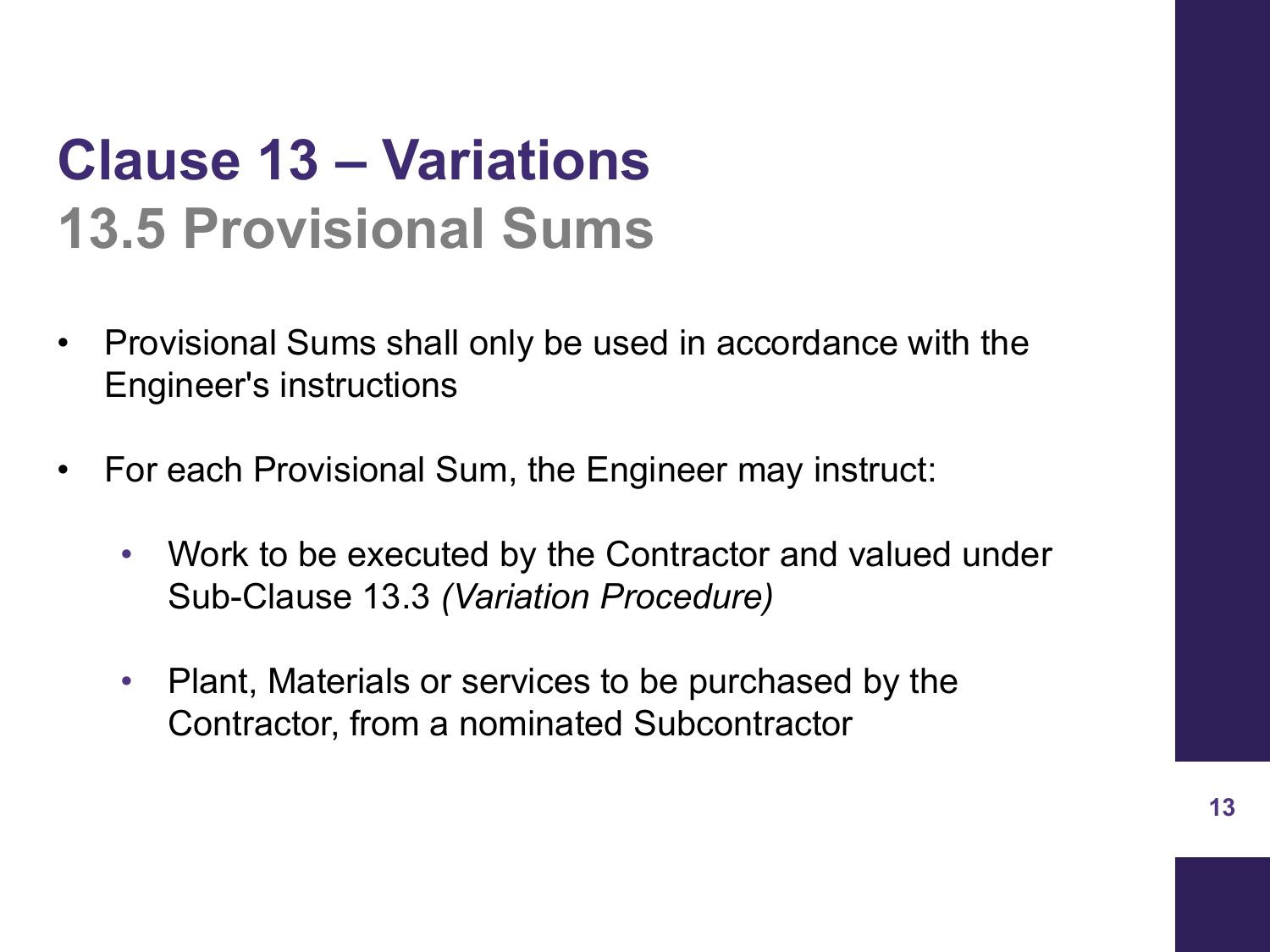#### **Clause 13 – Variations 13.5 Provisional Sums**

- In the case of a nomination the Contractor shall be paid:
	- The actual amounts paid to the nominated subcontractor by the Contractor
	- A sum for overhead charges and profit, calculated at the percentage stated in the Schedules
	- If there is no such rate, the percentage rate stated in the Appendix to Tender shall be applied
- The Contractor shall, when required by the Engineer, produce quotations, invoices, vouchers, accounts or receipts in substantiation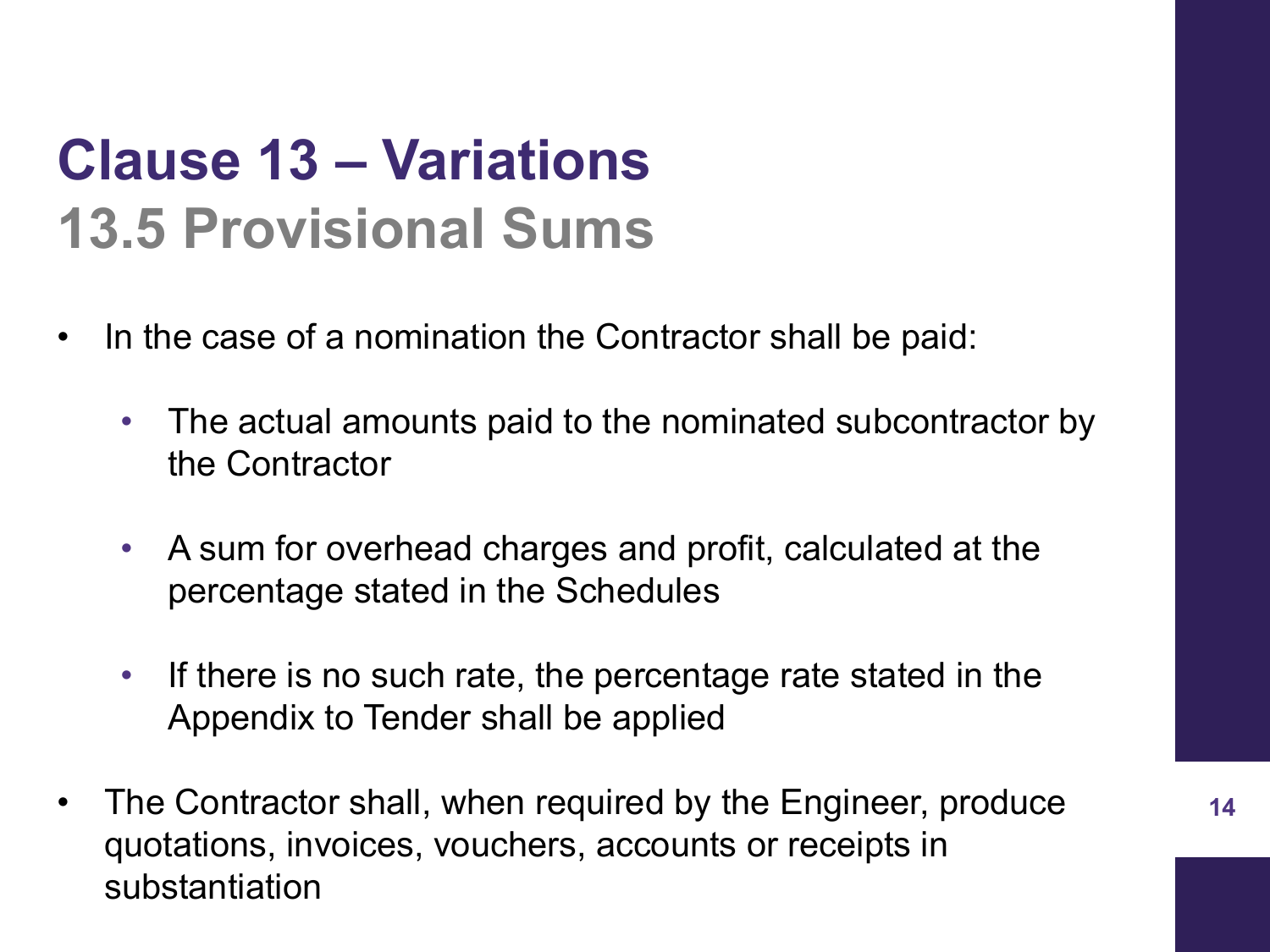### **Clause 13 – Variations 13.6 Daywork**

- If a Daywork Schedule is not included in the Contract, this Sub-Clause shall not apply
- For work of a minor or incidental nature, the Engineer may instruct that a Variation shall be executed on a daywork basis
- The work shall be valued in accordance with the Daywork **Schedule**
- The Contractor shall:
	- Submit quotations to the Engineer before ordering goods
	- Submit invoices, vouchers and accounts or receipts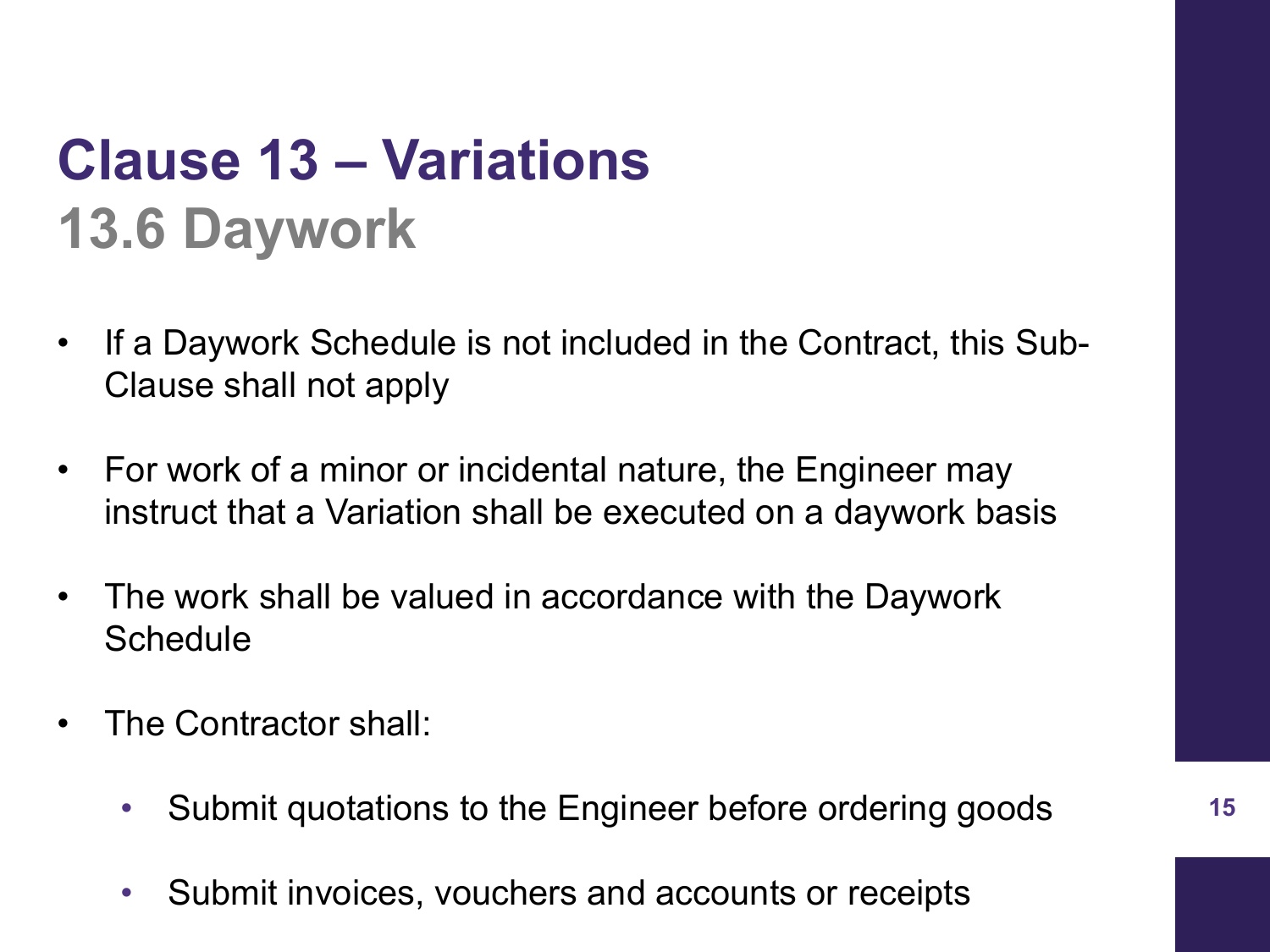### **Clause 13 – Variations 13.6 Daywork**

- Submit statements which include the details of the resources used in executing the previous day's work
- Submit priced statements of these resources
- The Engineer shall sign the Contractor's Daywork statements if correct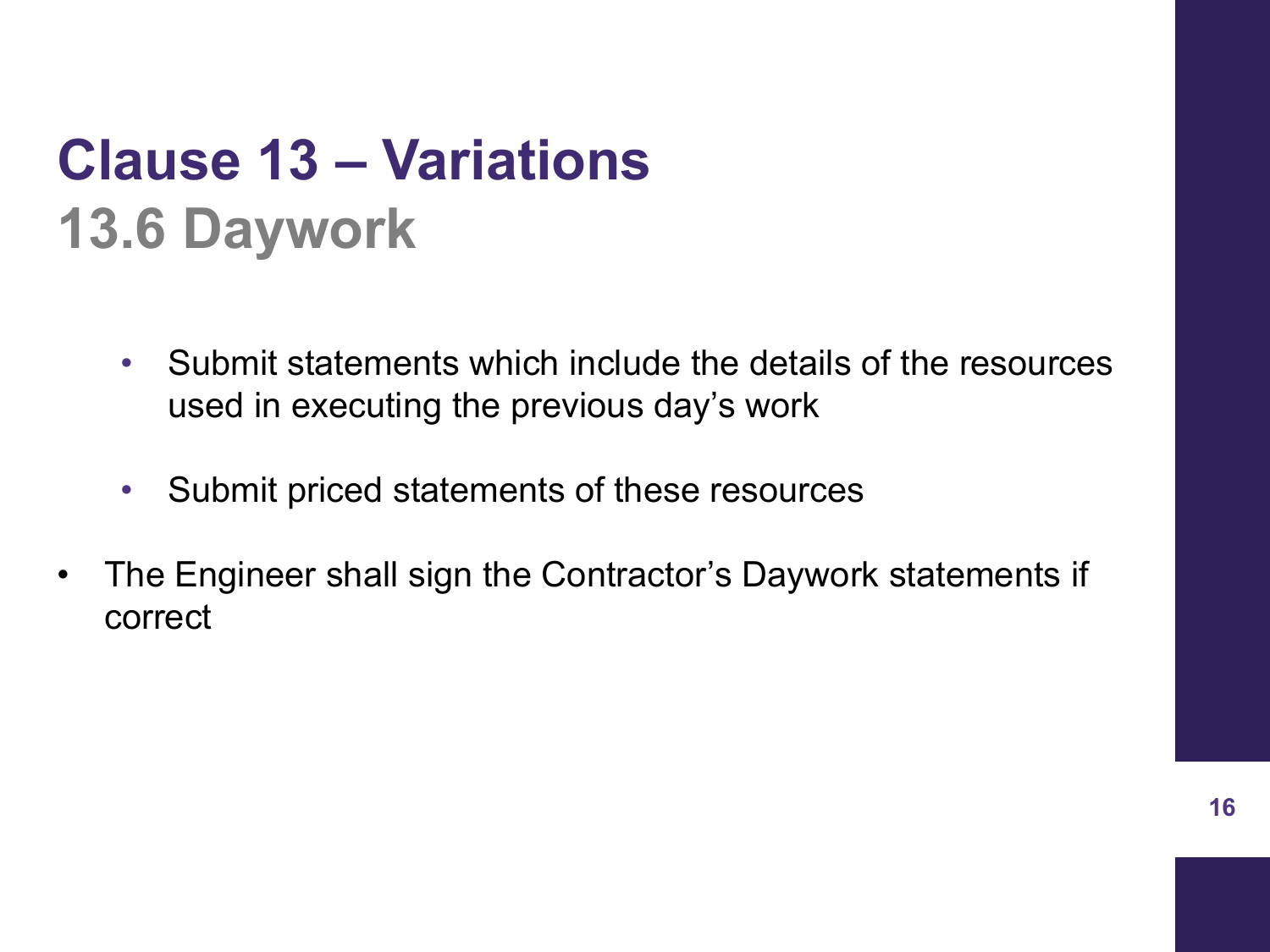## **Clause 13 – Variations 13.7 Adjustments for Changes in Legislation**

- The Contract Price shall be adjusted for any increase or decrease in Cost resulting from a change in legislation made after the Base **Date**
- If the Contractor suffers delay or incurs Cost as a result of change in legislation, he shall give notice and be entitled to an extension of time and the payment of Cost
- The Engineer shall agree or determine the matters